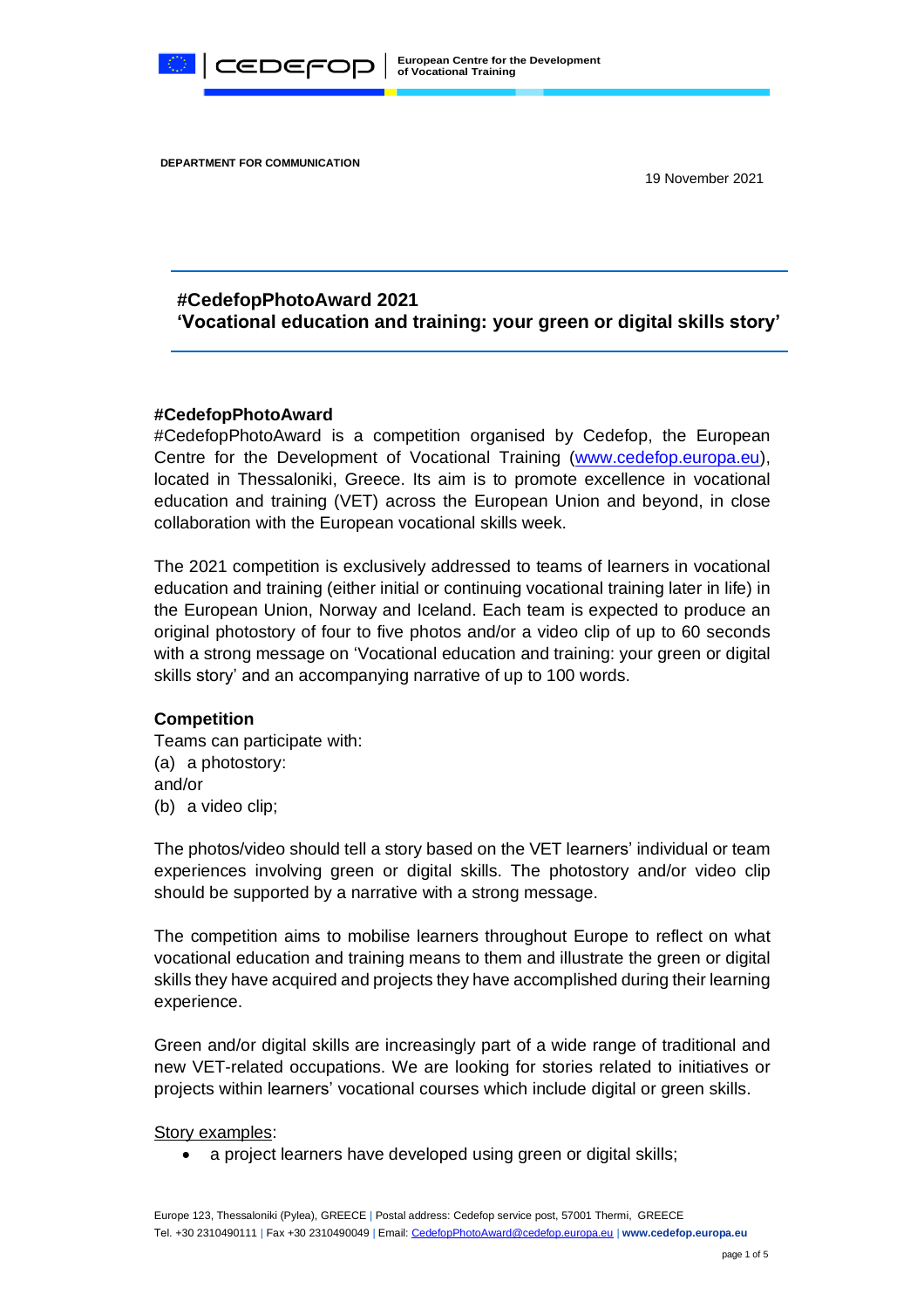- an initiative to save energy or resources, 'greening' the work or learning environment;
- an initiative, using digital technologies to enrich the learning process;
- a distance learning group project (where each team member contributes in the project remotely);
- a mobility experience abroad as part of their VET training;
- learners show how VET has influenced their life.

Depicting trademarks or other commercial branding should be avoided.

The competition starts on 21 September 2021 and ends on 12 December 2021 at 23:59 CET (deadline for submission of the photostories and video clips). The winning and the selected runner-up photostories and video clips will be exhibited at the 2022 Thessaloniki Documentary Festival and the 2022 European vocational skills week.

## **Awards**

Two winning teams will take part with their photostories in the 2022 European vocational skills week as nominees for the top prize.

A special *Prix du Jury* (best video) will be awarded to the winning video team, and it will be presented during the 2022 Thessaloniki Documentary Festival.

By submitting their entries, participants consent to the following binding rules, including any subsequent modifications that may be deemed necessary, for example, in the case of force majeure.

Please note that, in case the events are cancelled or conducted virtually, the prizes may be modified.

# **1. ELIGIBILITY**

The competition is open to teams of current learners from vocational education and training schools/providers in the European Union, Norway and Iceland. Participants are accepted on condition that they conform to the rules; in particular that they possess the copyright of their work and that they grant Cedefop and the European Commission the right to use them for non-commercial purposes on their websites, social media platforms, promotional materials, exhibitions, print publications and videos.

# **1.1. Copyright**

- The submitted work must be an original work created/authored by the team members.
- The team members declare and warrant that:
	- $\circ$  the submitted work is their own:
	- o no one else apart from them has copyright or any intellectual property rights;
	- o the submitted work does not infringe the copyright or intellectual property rights of someone else.
- The participants grant Cedefop and the European Commission nonexclusive rights to use the submitted work free of any charge for noncommercial purposes for Cedefop and European Commission webpages,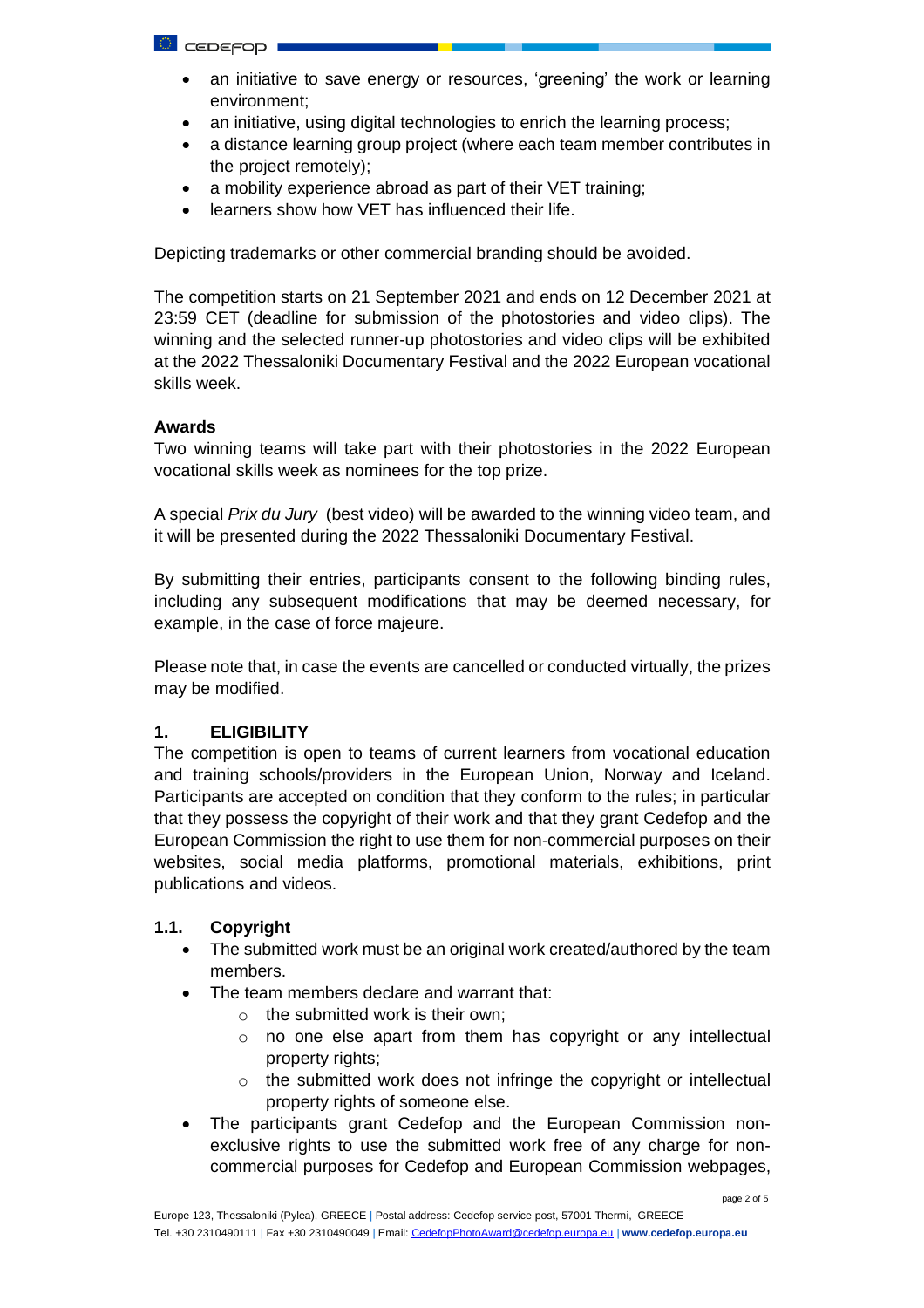social media platforms, promotional materials, print publications and video productions.

- The participants remain the owners of the copyright of the submitted work(s).
- Their work will be credited appropriately each time it is reproduced or communicated to the public by Cedefop and/or the European Commission. The participants may decide how they want to be credited.
- The participants declare and warrant that they have received permission from all persons appearing in the photos/video that these can be published.
- If the winning photos/video contain recognisable images of minors, the photographer will be asked to send a model release form, signed by a parent or the legal guardian of the minor, giving authorisation for the use of the photos/video.

# **2. COMPETITION TIMELINE**

Please note the following dates:

| 21 September to 12 December<br>2021 at 23.59 CET | Submission of photostories and<br>video clips                                                                                                 |
|--------------------------------------------------|-----------------------------------------------------------------------------------------------------------------------------------------------|
| December 2021 - January 2022                     | Work of selection committee:<br>selection of up to 20 shortlisted<br>teams and final assessment of<br>photostories/selection of best<br>video |
| January 2022                                     | Announcement of the winning<br>teams                                                                                                          |

## **3. HOW TO ENTER**

A team can comprise up to four VET learners and a teacher/tutor. Individual entries will not be accepted.

#### **Photostory**

Each team can enter a photostory consisting of four to five photos and an accompanying narrative of up to 100 words. Each team may only submit one photostory.

#### And/or

#### **Video clip**

Each team can submit one video of up to 60 seconds and an accompanying narrative of up to 100 words.

Entries must be submitted online via the following [link](https://form.jotform.com/CEDEFOP/cedefopphotoaward2021)*.* The link is available on the Cedefop website on the designated **[#CedefopPhotoAward](http://www.cedefop.europa.eu/en/tags/cedefopphotoaward) tab** and will be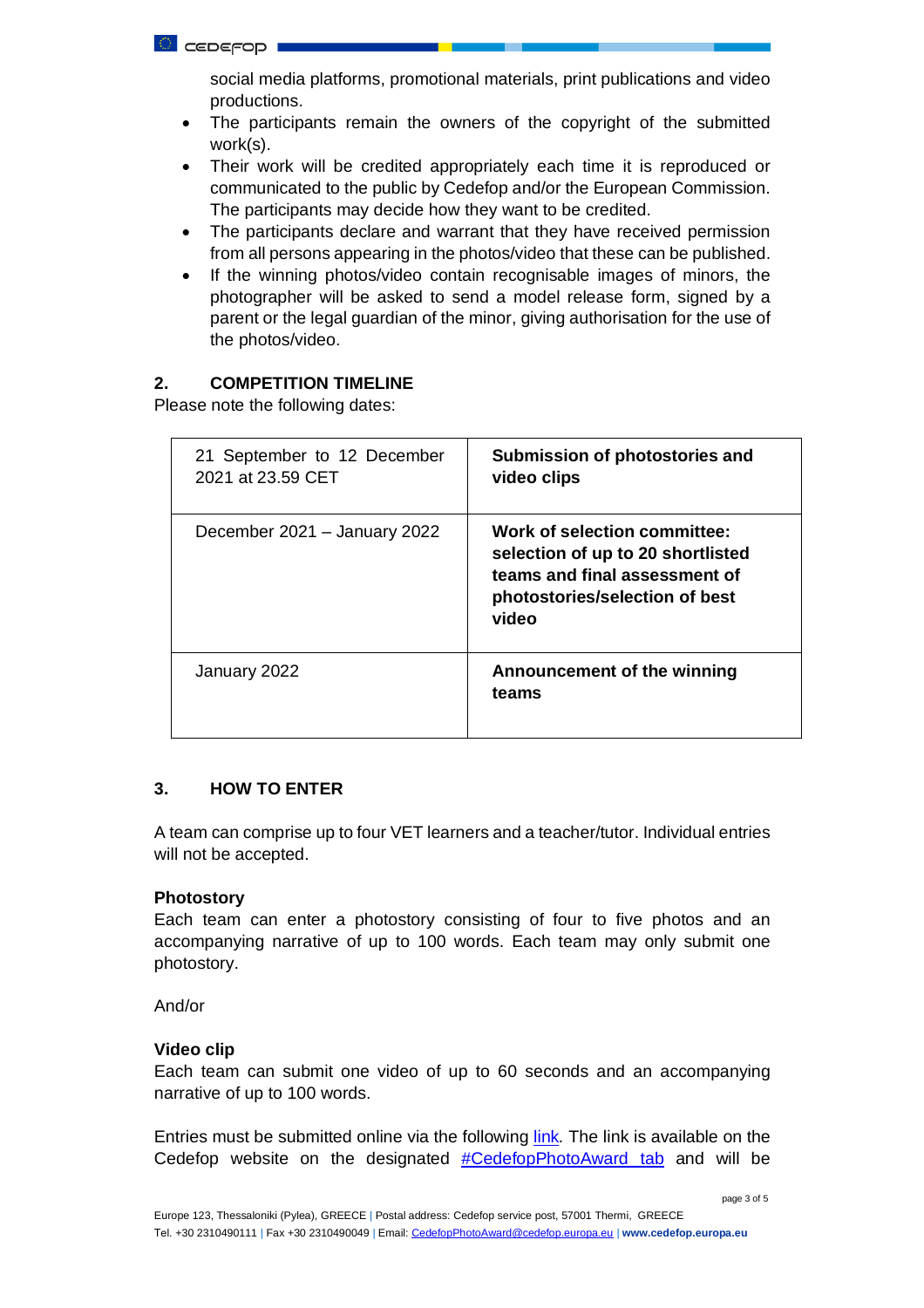**L** ceperop

promoted on Cedefop's official social media accounts [Facebook,](https://www.facebook.com/Cedefop) [Twitter](https://twitter.com/Cedefop) and [YouTube.](https://www.youtube.com/c/cedefop) Please also make sure to follow the #CedefopPhotoAward on Cedefop's [Instagram](https://www.instagram.com/cedefop/) page.

Please note that, if a team is shortlisted or wins, each member agrees to further processing/use of their data, photographs, narrative and video by Cedefop as stipulated by these rules.

Applications submitted by email, post or other means will not be taken into account in the selection process.

For any questions or more information regarding the competition you may contact the #CedefopPhotoAward team at [CedefopPhotoAward@cedefop.europa.eu](mailto:CedefopPhotoAward@cedefop.europa.eu)

# **4. PHOTO/VIDEO REQUIREMENTS**

- Photos/video should tell a story with a strong message related to a vocational education and training experience or project involving green or digital skills.
- Photos must be at least 3,307 pixels (preferably 5,846 pixels) on the longer side (horizontal or vertical) in jpg format. All photos must be numbered in the order they appear in the story and the filename should include the name of the team, e.g. team name\_1\_CedefopPhotoAward.
- Videos must be at least FHD 1920x1080, .MP4, preferably at 8 Mbps, with a file size up to 300 MB and duration of up to 60 seconds. The video's filename should include the name of the team, e.g. team name\_CedefopPhotoAward.
- The photostory and video clip must be accompanied by a short narrative of up to 100 words.
- The photos/video may be edited (colour, brightness, sharpening) by the participants as long as changes do not alter the content significantly. Photo montage is not permitted.

## **5. DATA PROTECTION**

Any personal data communicated to Cedefop by the applicants during the selection process shall be processed pursuant to Regulation (EU) 2018/1725 of the European Parliament and of the Council of 23 October 2018 on the protection of natural persons with regard to the processing of personal data by the Union institutions, bodies, offices and agencies and on the free movement of such data.

Details of how personal data is processed in the context of this competition, along with information concerning the rights of data subjects, can be found in the provided privacy [statement.](https://www.cedefop.europa.eu/en/landing-page/cedefopphotoaward)

## **6. SELECTION COMMITTEE**

The three winning teams and the runners-up will be selected by a Cedefop selection committee. The assessment of the submitted work will be based on the following criteria: clarity of message/rationale and relation to the competition theme; originality and creativity; style, framing and choice of viewpoint; visual impact and aesthetics; and technical quality.